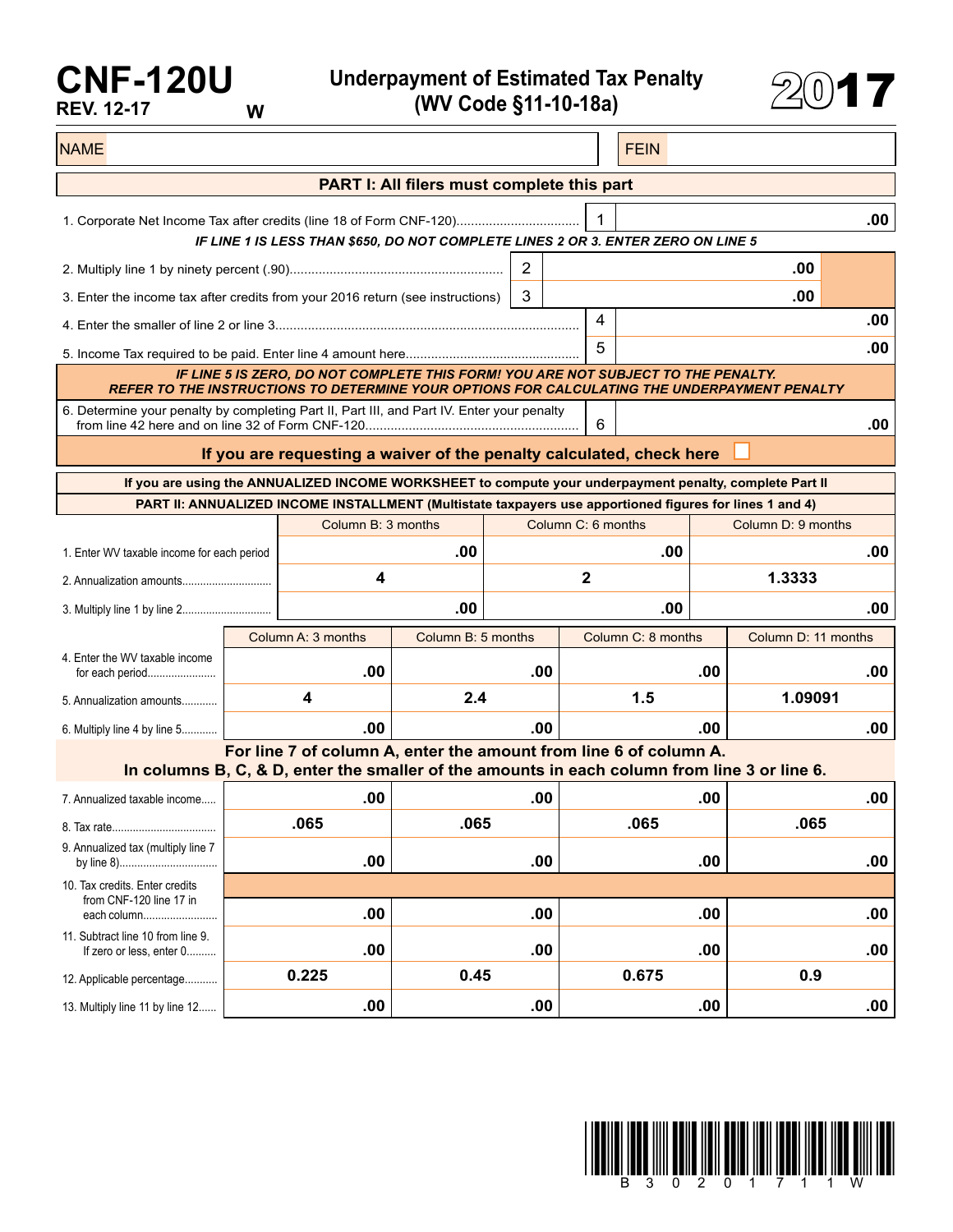| <b>CNF-120U</b>   |   |
|-------------------|---|
| <b>REV. 12-17</b> | w |



## NAME FEIN AND RESERVE THE SERVE THAT IS A REPORT OF THE SERVE THAT IS A REPORT OF THE SERVE THAT IS A REPORT OF

## *COMPLETE LINES 14 THROUGH 20 FOR ONE COLUMN BEFORE GOING TO THE NEXT COLUMN* Column A Column B Column C Column D 14. Add the amounts in all previous columns of line 20........................... **.00 .00 .00** 15. Subtract line 14 from line 13. If zero or less, enter 0......................... **.00 .00 .00 .00** 16. Enter 1/4 of Part I, line 4 in each column........................................... **.00 .00 .00 .00** 17. Enter the amount from line 19 of the previous column of this worksheet.......................................................................................... **.00 .00 .00** 18. Add lines 16 and 17........................................................................... **.00 .00 .00 .00** 19. Subtract line 15 from line 18. If zero or less, enter 0.......................... **.00 .00 .00** 20. Required Installment. Enter the smaller of line 15 or line 18.............. **.00 .00 .00 .00**

| <b>PART III: Calculate the Underpayment</b>                                                                                                                    |                 |                 |                 |                 |  |  |  |  |  |
|----------------------------------------------------------------------------------------------------------------------------------------------------------------|-----------------|-----------------|-----------------|-----------------|--|--|--|--|--|
|                                                                                                                                                                | <b>Column A</b> | <b>Column B</b> | <b>Column C</b> | <b>Column D</b> |  |  |  |  |  |
| 21. Installment Due Dates: Enter in columns A - D the<br>15th day of the 4th, 6th, 9th, and 12th months of                                                     |                 |                 |                 |                 |  |  |  |  |  |
| 22. If you are using the annualized method, enter the<br>amounts from line 20; otherwise 1/4 of Part I, line                                                   | .00             | .00             | .00             | .00             |  |  |  |  |  |
| 23. Estimated payments (see instructions). If line 23<br>is greater than or equal to line 22 for all columns,<br>stop here, you are not subject to the penalty | .00             | .00             | .00             | .00             |  |  |  |  |  |
| <b>COMPLETE LINES 24 THROUGH 30 FOR ONE COLUMN BEFORE GOING TO THE NEXT COLUMN</b>                                                                             |                 |                 |                 |                 |  |  |  |  |  |
| 24. Enter the amount, if any, from line 30 of the                                                                                                              |                 | .00             | .00             | .00             |  |  |  |  |  |
|                                                                                                                                                                |                 | .00             | .00             | .00             |  |  |  |  |  |
| 26. Add lines 28 and 29 of the previous column                                                                                                                 |                 | .00             | .00             | .00             |  |  |  |  |  |
| 27. In column A enter the value from line 23. In<br>columns B - D. subtract line 26 from line 25. If                                                           | .00             | .00             | .00             | .00             |  |  |  |  |  |
| 28. If line 27 is zero, subtract line 25 from line 26;                                                                                                         |                 | .00             | .00             |                 |  |  |  |  |  |
| 29. UNDERPAYMENT: If line 22 is equal to or more<br>than line 27, subtract line 27 from line 22. Enter<br>the result here and go to line 24 of the next        | .00             | .00             | .00             | .00             |  |  |  |  |  |
| 30. OVERPAYMENT: If line 27 is more than line 22.<br>subtract line 22 from line 27. Enter the result here<br>and go to line 24 of the next column              | .00             | .00             | .00             | .00             |  |  |  |  |  |